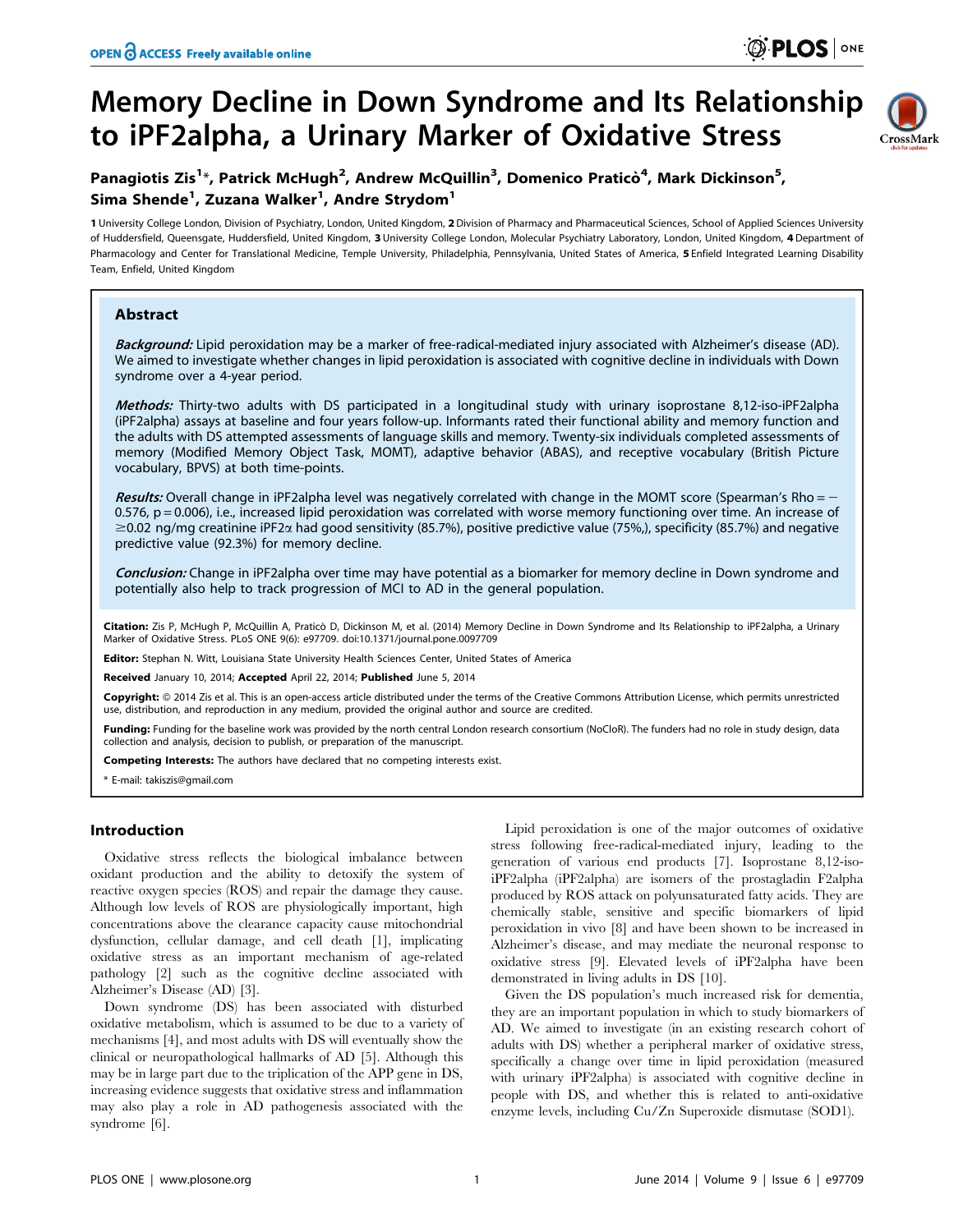#### Materials and Methods

## Study Population, iPF2alpha, Enzyme Assays and Psychometric Measurements

We used a within-syndrome design to examine the association between urinary markers of oxidative stress and changes in cognitive functioning over time in adults with DS. We have previously established a cohort of 32 individuals with DS who underwent cognitive testing and donated urine samples for isoprostane 8,12-iso-iPF2alpha (iPF2alpha) analysis and blood samples for Cu/Zn superoxide dismutase (SOD1), overall superoxide dismutase activity (SOD) and glutathione peroxidase (GPx) analysis. Assays for SOD1, SOD, GPx were measured at baseline, using methods described elsewhere [11,12].

Urine iPF2alpha levels (corrected for creatinine concentrations) were measured at both baseline and at follow-up four years later (mean length of follow up 55.46 months, range 46 to 61 months). Collection of and processing of urine samples were similar at both time points. At baseline, urine ipf2alpha levels were measured using methods described elsewhere [11]. At follow-up, urine samples were hydrolysed with a 1/10 volume of 1N HCL and diluted 1:4 with PBS prior to analysis. All reagents for subsequent 8-iso-PGF2alpha analysis were obtained from Cell Biolabs, Inc. 8 iso-PGF2alpha standards ranging from 200  $\mu$ g/mL to 0.2  $\mu$ g/mL were used to generate a standard curve. Urine samples or standards were mixed with a 8-iso-PGF2alpha-HRP conjugate for 1 hour at room temperature in a 96-well plate. Wells were washed  $5$  times with  $300 \mu L$  wash buffer (1X PBS,  $0.05\%$  Tween-20). One hundred microlitres of HRP substrate was added to each well and mixed for 30 mins at room temp. The enzyme reaction was stopped with  $100 \mu l$  1 M phosphoric acid the enzyme reaction by adding 100 µL of Stop Solution to each well. The absorbance was determined for each well at 450 nM (POLARstar OPTIMA platereader, BMG) and quantified by comparing with the known predetermined standard curve.

To determine creatinine levels, urine samples were diluted 1:20 with Milli-Q water. Creatinine standards ranging from 20 mg/dl to 0.078 mg/dl were used to generate a standard curve. Fifty microliters of standards and samples were added to a 96-well plate with 200 µl creatinine reaction reagent (Cell Biolabs, Inc.) and incubated for 30 mins with shaking at room temp. Initial absorbance values were determined for each well at 490 nM (POLARstar OPTIMA plate-reader). Fifty microliters creatinine quencher (Cell Biolabs, Inc.) was added to each well, mixed thoroughly and incubated for 10 mins at room temp. A final absorbance value was determined at 490 nM and subtracted from the initial absorbance giving a corrected absorbance value. Samples were quantified using by comparing the corrected absorbance against the known predetermined standard curve.

Details of the psychometric assessments and population characteristics have also been described elsewhere [11,12]. In brief, informants (who were in most cases family members) completed a measure of adaptive behavior (Adaptive Behaviour Assessment Scale; ABAS [13]) and a dementia screen (the cognitive scale of the Dementia Scale for people with Learning Disabilities; DLD [14]). Participants who were able to, completed a measure of receptive vocabulary (British picture vocabulary scale; BPVS II [15]), and a modification of an object memory task (MOMT) based on the Fuld object memory test [16,17]. We modified the task by reducing the number of objects to 6, and the number of trials to two.

#### Ethics Statement and Consent Procedures

The study was approved by the National NHS research ethics committee and we followed the Mental Capacity Act, UK (2005) if participants did not have the capacity to consent for themselves, by gaining agreement from carers. Written informed consent was obtained for all participants.

## Data Analyses

Data was analysed with Statistical Package for the Social Sciences (SPSS) version 14 [18]. The SOD/GPx activity ration was calculated from the logarithms of the activities because of the different orders of magnitude [19]. Correlations between urinary iPF2alpha levels and baseline factors were examined using Spearman's correlations. Correlations between the changes in psychometric and functional assessments scores (BPVS, ABAS, MOMT) were examined using Spearman's correlations. Mann Whitney U tests were used to compare scores between groups. The significance level was set at 0.05.

#### Results

#### Demographics and Psychometric Tests

Twenty-six out of 32 individuals with DS completed psychometric testing at both time points. Two of the original participants refused to participate again, and four were lost to follow-up. We have previously described the demographic features of this cohort [12]. In summary, the 26 participants had a mean age of  $36.65\pm7.05$  years, and half of them where males. None were diagnosed with Alzheimer's disease at baseline or during the follow-up period.

Table 1 summarizes the average scores of all psychometric tests and subtests at follow up and shows the mean change of each score between baseline and follow-up.

Although total MOMT scores remained relatively stable, 7(33.3%) participants showed decline on MOMT scores between T1 and T2.

#### iPF2alpha Measurements and Enzyme Assays

Data on urinary iPF2 $\alpha$  were available for 24 patients at baseline and follow-up. For these 24 patients, at baseline, the range of iPF2alpha was 0.16 to 3.18 ng/mg creatinine (mean  $1.39\pm0.79$ ) and at follow-up 0.52 to 5.27 ng/mg creatinine (mean  $1.38 \pm 1.23$ ). The change between  $iPF2\alpha$  levels at follow up and at baseline ranged from  $-2.60$  to  $+4.30$  ng/mg creatinine (mean  $0.003 \pm 1.56$ ). Table 2 presents individual values for all patients, at both baseline and follow-up.

The mean change in the iPF2 $\alpha$  levels did not correlate with age (Spearman's rho =  $0.074$ , p =  $0.731$ ), nor did it differ between males and females (Student's t-test, t value  $= -0.715$ , p = 0.482), patients with thyroid disorder and those without (Mann-Whitney U, Z value  $= -0.400$ , p = 0.689), mild ID or moderate to severe ID (Mann-Whitney U, Z value  $= -0.306$ , p = 0.760), and white UK or those of other ethnicity (Mann-Whitney U, Z value  $=$   $-$ 1.333,  $p = 0.182$ . However, those receiving vitamins and supplements at baseline presented with increased urinary levels of  $iPF2\alpha$ (mean change +0.882 ng/mg) compared to those who were not (mean change  $-0.404$  ng/mg); t value  $= -1.975$ ; p = 0.02.

## Relationship between Oxidative Enzymes and Urinary iPF2alpha

Table 3 summarizes the correlations between baseline enzyme assays, urine iPF2alpha at follow-up, and change in iPF2alpha over time. Correlations between baseline enzyme assays and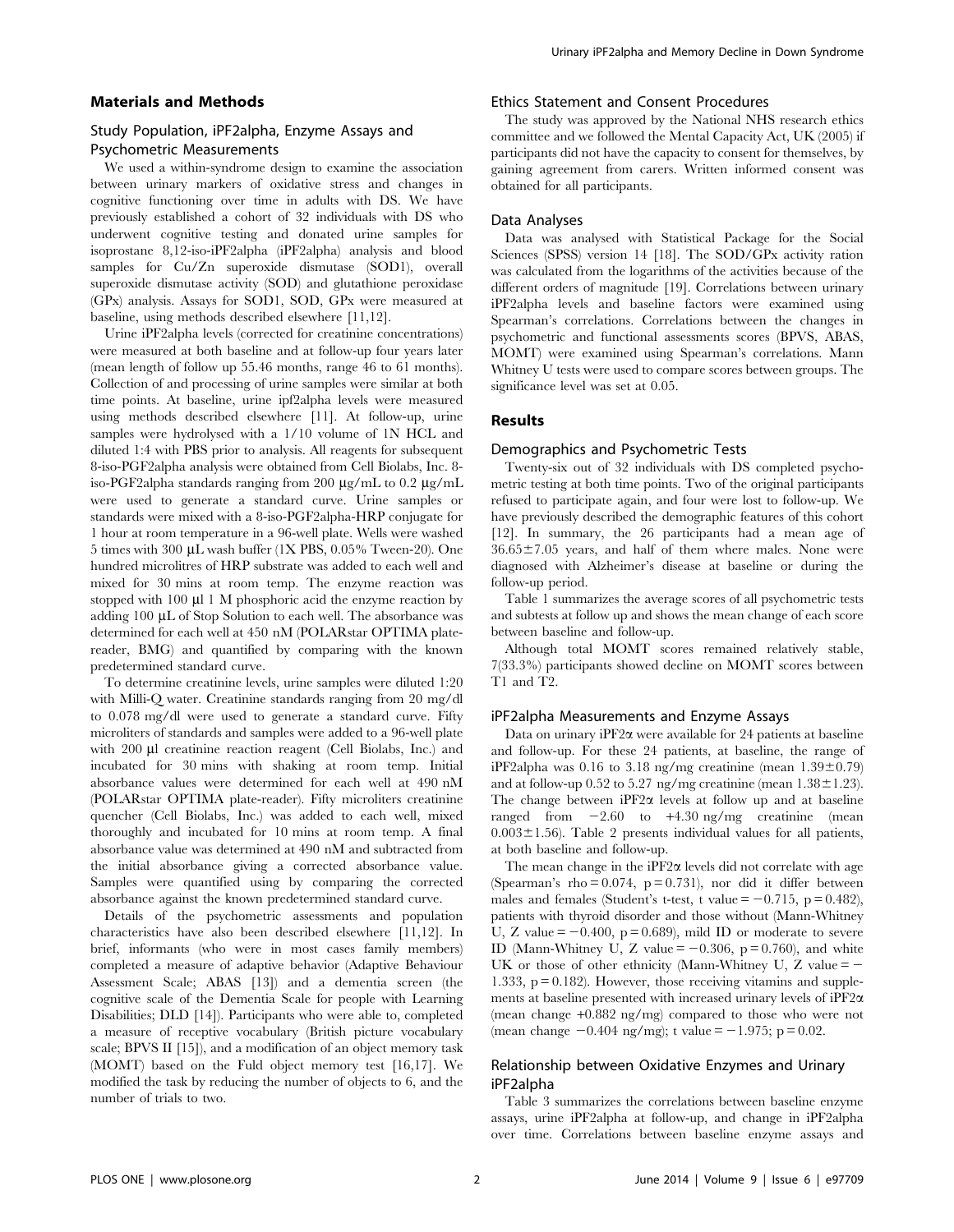Table 1. Mean scores and 95% confidence intervals of psychometric tests at baseline, follow up and change between time points.

|                           | <b>Baseline (t1)</b> | Follow-up (t2)      | Mean change i.e. t2-t1      |
|---------------------------|----------------------|---------------------|-----------------------------|
| <b>ABAS</b>               |                      |                     |                             |
| Functional academics      | 30.4 (21.6-39.2)     | 25.1 (17.9-32.3)    | $-5.3$ ( $-9.3 - -1.4$ )    |
| Total score               | 366.8 (312.7-421.0)  | 317.9 (263.9-371.8) | $-49.0$ ( $-71.1$ $-26.9$ ) |
| <b>BPVS</b>               |                      |                     |                             |
| Raw score                 | $61.6(53.1 - 70.2)$  | 55.7 (46.3–65.1)    | $-6.0$ ( $-9.1$ - $-2.8$ )  |
| Age equivalent, in months | 73.1 (62.3-83.9)     | 66.4 (54.4-78.4)    | n/a                         |
| <b>MOMT</b>               |                      |                     |                             |
| Delayed recall            | $4.7(4.3-5.2)$       | $4.8(4.4-5.3)$      | $0.1$ (-0.4-0.6)            |
| <b>Total score</b>        | 12.6 (11.9-13.4)     | $13.0(12.3-13.7)$   | $0.4 (-0.4 - 1.2)$          |

doi:10.1371/journal.pone.0097709.t001

baseline urine iPF2alpha have been presented elsewhere [11]. Enzyme assays at baseline were not correlated significantly with urinary iPF2alpha at follow up, or the change in urinary iPF2alpha levels over the 4-year period. However, there was a trend towards a negative relationship between overall SOD function at baseline and change in iPF2alpha over time. A trend towards a similar relationship was also noted for GPx (i.e. better SOD function and higher GPx levels may be related to less change in iPF2alpha over 4 years).

## Relationship between Urinary iPF2alpha and Cognitive Ability Changes

Table 4 lists the correlations between levels of iPF2alpha and performance over 4 years on tests of functional ability, memory or language ability. Correlations between baseline psychometric measures and baseline urine iPF2alpha have been presented elsewhere [11]. There were no statistically significant correlations between levels of ipF2alpha level at follow up or its change over 4 years and ABAS total score, or with ABAS functional academic

Table 2. Individual values of urinary ipf2alpha for both baseline and follow up.

| <b>Patient</b> | Gender | Age at baseline,<br>in years | Ipf2a at baseline,<br>in ng/mg creatinine | Ipf2a at follow up,<br>in ng/mg creatinine |  |
|----------------|--------|------------------------------|-------------------------------------------|--------------------------------------------|--|
| #1             | Female | 40                           | .22                                       | .89                                        |  |
| #2             | Female | 22                           | 1.19                                      | .87                                        |  |
| #3             | Female | 33                           | 1.75                                      | .87                                        |  |
| #4             | Male   | 45                           | 1.04                                      | 4.42                                       |  |
| #5             | Female | 27                           | 1.22                                      | .57                                        |  |
| #6             | Female | 30                           | .86                                       | 1.16                                       |  |
| #7             | Male   | 26                           | 3.18                                      | .58                                        |  |
| $\#\mathbf{8}$ | Male   | 31                           | 1.45                                      | 1.16                                       |  |
| #9             | Female | 36                           | 1.31                                      | .62                                        |  |
| #10            | Male   | 35                           | 2.12                                      | 1.79                                       |  |
| #11            | Female | 30                           | 1.05                                      | 1.04                                       |  |
| #12            | Female | 25                           | 1.24                                      | 3.49                                       |  |
| #13            | Male   | 32                           | .97                                       | 5.27                                       |  |
| #14            | Female | 22                           | 1.75                                      | .67                                        |  |
| #15            | Male   | 36                           | 1.12                                      | .90                                        |  |
| #16            | Male   | 39                           | 2.86                                      | 1.41                                       |  |
| #17            | Female | 35                           | 3.16                                      | 1.06                                       |  |
| #18            | Female | 40                           | 1.33                                      | .68                                        |  |
| #19            | Male   | 35                           | .72                                       | .97                                        |  |
| #20            | Male   | 27                           | 1.51                                      | .52                                        |  |
| #21            | Female | 24                           | .16                                       | 1.44                                       |  |
| #22            | Female | 30                           | 1.55                                      | .62                                        |  |
| #23            | Male   | 18                           | .60                                       | 1.27                                       |  |
| #24            | Male   | 41                           | .93                                       | .95                                        |  |
|                |        |                              |                                           |                                            |  |

doi:10.1371/journal.pone.0097709.t002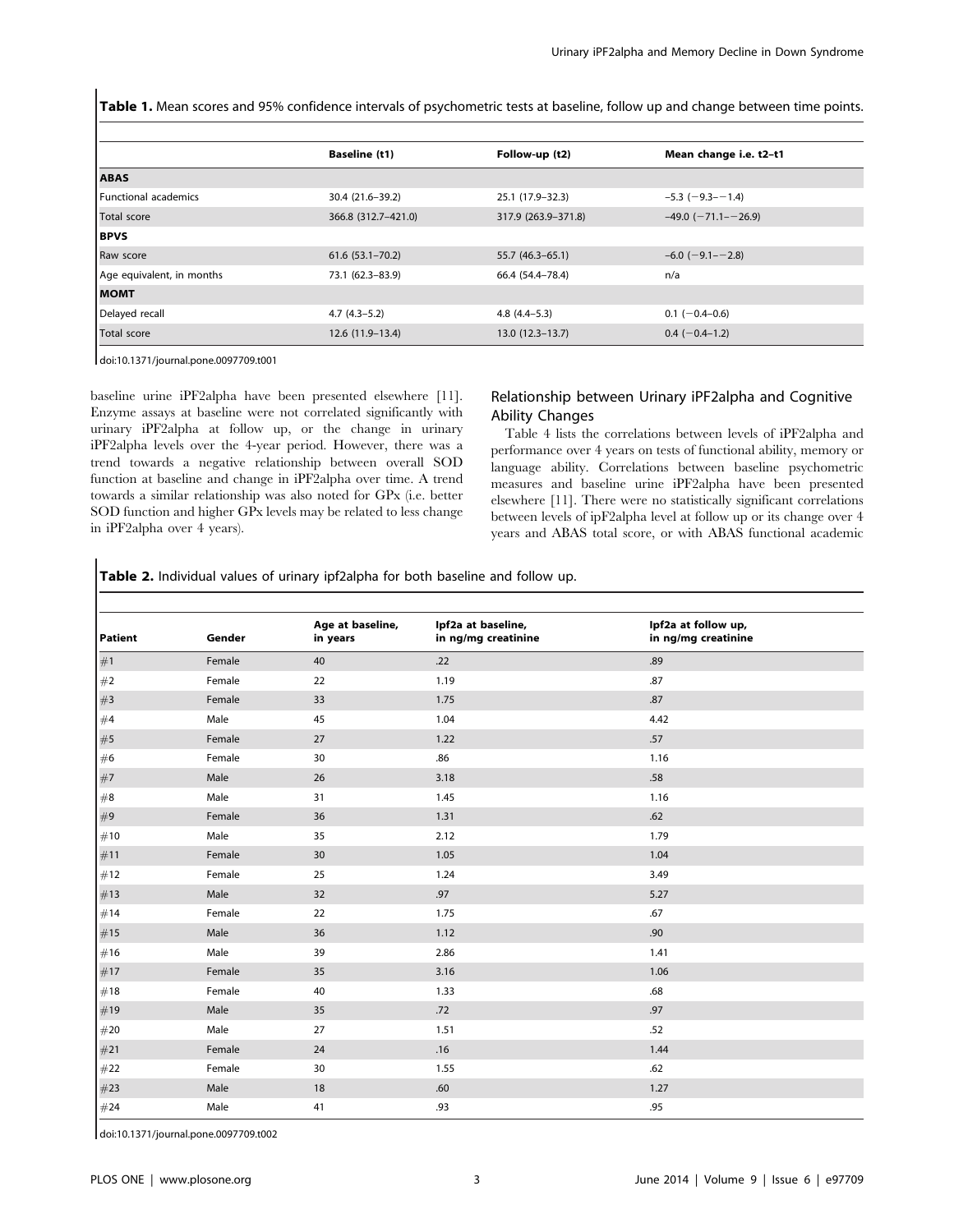Table 3. Correlations between anti-oxidant enzymes in blood and urinary iPF2alpha.

|                  |                | iPF2alpha at follow-up (t2) | Change in iPF2alpha (t2-t1) |
|------------------|----------------|-----------------------------|-----------------------------|
| SOD function     | Spearman's Rho | $-0.406$                    | $-0.444$                    |
|                  | p              | 0.076                       | 0.065                       |
|                  | N.             | 20                          | 18                          |
| SOD enzyme units | Spearman's Rho | $-0.128$                    | $-0.065$                    |
|                  | p              | 0.612                       | 0.811                       |
|                  | N              | 18                          | 16                          |
| GPx              | Spearman's Rho | $-0.400$                    | $-0.420$                    |
|                  | p              | 0.081                       | 0.082                       |
|                  | N              | 20                          | 18                          |
| SOD function/GPx | Spearman's Rho | 0.186                       | 0.207                       |
|                  | p              | 0.431                       | 0.409                       |
|                  | N              | 20                          | 18                          |

doi:10.1371/journal.pone.0097709.t003

score. However, overall change in iPF2alpha level was negatively correlated with change in the MOMT total score (Spearman's  $Rho = -0.516$ ,  $p = 0.017$  and MOMT delayed recall score (Spearman's Rho  $= -0.576$ , p  $= 0.006$ ). Increases in lipid peroxidation were correlated with worse memory functioning over time. An increase equal to or more than 0.02 ng/mg creatinine in iPF2alpha identified 6 out of 7 participants who showed declines on memory tasks (sensitivity = 85.7%; positive predictive value = 75%) and included only 2 of 14 participants who did not show memory decline (specificity = 85.7%; negative predictive  $value = 92.3\%$ ).

## **Discussion**

#### Findings

We have previously shown that serum levels of SOD predicts memory decline over time [12]. In the present study, we have explored the relationship between cognitive change over time in adults with DS and urinary markers of oxidative stress, which suggests that there is a correlation between increased oxidative stress measured with lipid peroxidation and memory decline in adults with DS over time. Our results suggest that an increase in iPF2alpha, but not absolute iPF2alpha titers, is an early marker of progression to AD in DS, and that increased lipid peroxidation can predict decline on memory tests in this population with good sensitivity and specificity.

Table 4. Correlations between changes in psychometric measures (scores at follow up minus score at baseline), and urinary iPF2alpha titers.

|                                          |                | iPF2alpha at follow-up | Change in iPF2alpha |
|------------------------------------------|----------------|------------------------|---------------------|
| Change in ABAS total score               | Spearman's Rho | 0.215                  | 0.188               |
|                                          | p              | 0.292                  | 0.379               |
|                                          | N              | 26                     | 24                  |
| Change in ABAS functional academic score | Spearman's Rho | 0.118                  | $-0.241$            |
|                                          | p              | 0.566                  | 0.256               |
|                                          | N              | 26                     | 24                  |
| Change in BPVS raw score                 | Spearman's Rho | $-0.204$               | $-0.178$            |
|                                          | p              | 0.363                  | 0.440               |
|                                          | N              | 22                     | 21                  |
| Change in MOMT total score               | Spearman's Rho | $-0.195$               | $-0.516$            |
|                                          | p              | 0.397                  | $0.017*$            |
|                                          | N              | 21                     | 21                  |
| Change in MOMT delayed recall score      | Spearman's Rho | $-0.258$               | $-0.576$            |
|                                          | p              | 0.259                  | $0.006**$           |
|                                          | N              | 21                     | 21                  |

\*means  $p<0.05$  when \*\*means  $p<0.01$ .

doi:10.1371/journal.pone.0097709.t004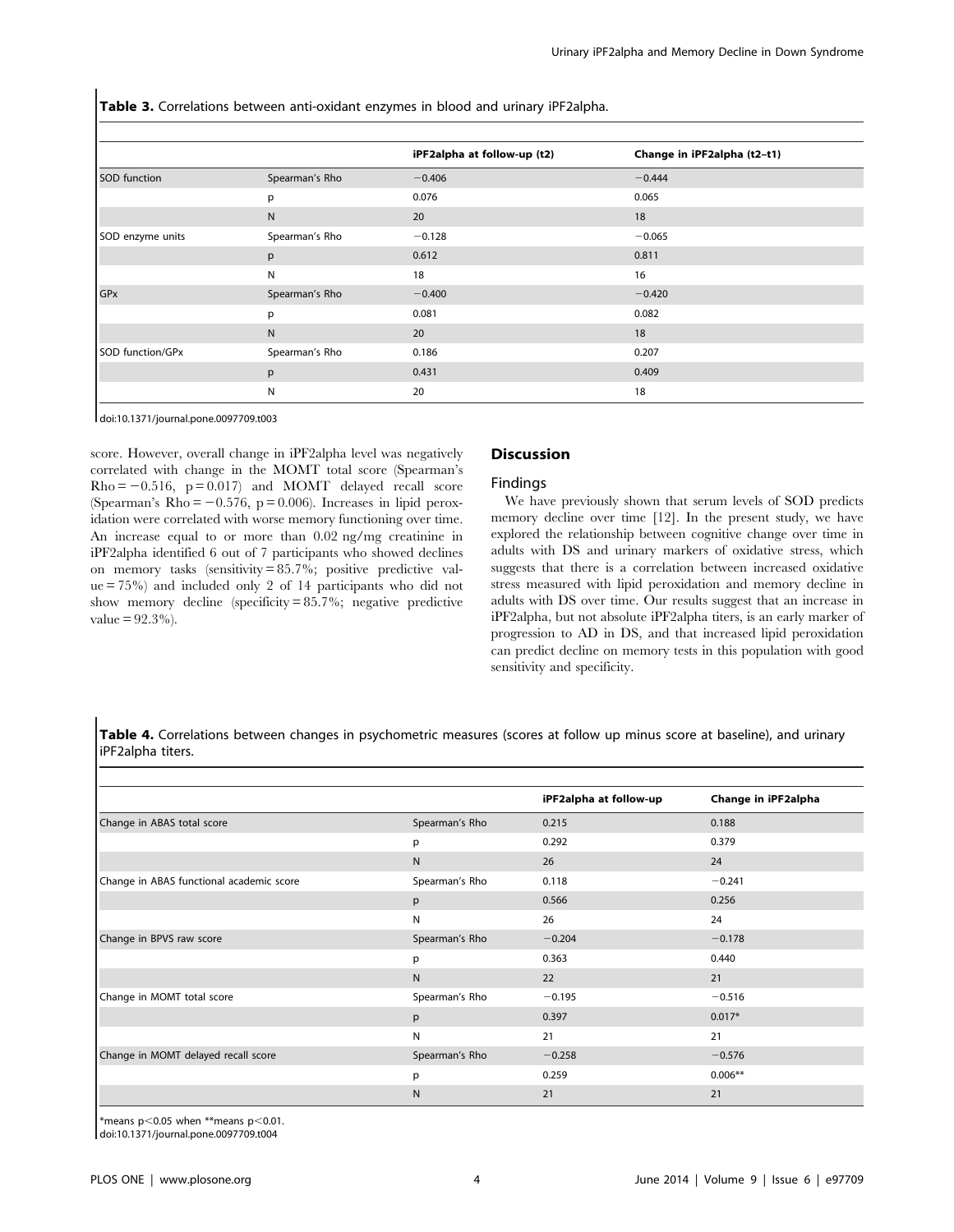#### Implications

Our results suggest that increases in urinary iPF2alpha over time are associated with the memory decline that is typical of AD in adult participants with DS, an ultra-high risk group for developing dementia.

In keeping with our results, a general population study of AD found that an increase in isoprostane levels in CSF (rather than absolute values) was associated with progression of mild cognitive impairment (MCI) to AD and with cognitive decline over time, and that this marker was more predictive of progression than other AD biomarkers [20]. Taken together, our study (in adults with DS) and the CSF study (with participants without DS) suggest that markers of oxidative stress have considerable potential as a biomarkers of the cognitive decline suggestive of MCI, and of progression of AD symptoms. Although absolute values of isoprostanes may not have much value in screening for AD, increased levels over time have considerable potential to track progression of disease. Given that urine samples are easier to obtain than CSF, our results have important practical implications.

It has been suggested that oxidative stress is an important consequence of the specific biology of DS, and is likely to play a role in some of the co-morbidities associated with DS, including the tendency to develop AD [4]. Oxidative damage may lead to enhanced amyloid beta peptide  $(AB)$  production  $[21-24]$  and in a recent study, Cenini et al. showed that soluble and insoluble  $\mathbf{A}\mathbf{\beta}$ and oligomers increase as a function of age in DS frontal cortex, and that AB40 correlated with protein carbonyls (an oxidative stress marker), which suggests that oxidative damage may contribute to the onset and progression of AD pathogenesis in DS [25]. The exact mechanism is still unknown, but Yang et al. showed that ROS enhanced amyloid toxicity in the neurons of APP/PS1 mice [26], an AD mouse model with excessive amyloid production which is also found in DS, while Di Domenico et al demonstrated that oxidation of proteins is an early event in DS and might contribute to neurodegenerative phenomena [27].

Peripheral biomarkers of oxidative stress in Down syndrome include SOD [12,26,28], GPx [6,29], uric acid [29], plasma melatonin, urinary kynurenine [30], gelsolin [31], nitric oxide [32,33] and neopterin [34]. However, oxidative stress or lipid peroxidation may not necessarily be increased in DS. Tolun et al. compared the levels of urinary allantoin and F2-isoprostanes between individuals with DS and controls without finding any significant difference [35]. Moreover, Campos et al assessed a set of urinary oxidative stress biomarkers in children with DS including 8-hydroxy-2'-deoxyguanosine  $(8\text{-}OHdG)$ , isoprostane 15-F2t-IsoP, thiobarbituric acid-reacting substances (TBARS), advanced glycation end products (AGEs), dityrosine (diTyr), hydrogen peroxide (H2O2) and nitrite/nitrate (NOx) and found that only levels of diTyr were increased in DS, although no differences were obtained when hypothyroid DS children were excluded [36]. In another study, Campos et al, aimed to assess the same set of oxidative and nitrosative stress biomarkers in urine samples of adolescents and adults with DS, with and without hypothyroidism and concluded that some biomarkers such as 8- OHdG, 15-F2t-IsoP and TBARS may be prone to age effects, renal function, and thyroid function [37]. In contrast, we did not find any correlation between changes in iPF2alpha over time and age, nor an effect for thyroid disorder.

It has been demonstrated that premature aging in kidneys of DS patients could lead to an impaired renal function [38]. For this reason, not only the oxidative status but also the alteration of the glomerular filtration rate could affect nitrite and nitrate levels in DS patients. Therefore, Ripoll et al conducted a comparative study assessing nitrosative stress biomarkers in plasma samples from adult DS patients [39], concluding that the increased levels of nitrates found in urine samples of adult DS patients [37] are also found in plasma samples, which confirms the use of nitrogen reactive species as stress biomarkers in adult DS patients.

Increases in the anti-oxidant systems in DS (such as SOD) help to protect against increased oxidative stress [40]. Our results are in keeping with these studies – we have previously demonstrated a positive relationship between SOD1 and better memory function, while the present results indicate that when the protective mechanisms fail over time and lipid peroxidation increases, it is associated with decline in memory function.

Lastly, increased lipid peroxidation has been shown to precede amyloid plaque formation in some studies of animal models [24] and lipid peroxidation may trigger neurodegeneration [22]; reduction of oxidative stress could therefore be a potential treatment target in the DS population.

#### Strengths and Limitations

We undertook a prospective cohort study of adults with DS, in which we managed to follow up 80% of the initial study group over an unusually long period (4 years). We have included participants with the full range of cognitive abilities associated with DS, and our sample is therefore representative of the wide variation in intellectual phenotype. However, our sample size was relatively small, and our results need to be confirmed with a replication study.

We were not able to control for all possible confounders as, for example, cognitive performance may be influenced by educational exposure, though in the UK all adults with DS have equal access to education. Moreover, it is likely that dietary intake of food with antioxidant properties varied across participants and we did not collect sufficient detail on compliance with vitamin supplementation during the follow-up period to include this in our analysis.

The technique of measurement of ipf2alpha at follow up was different at follow-up compared to baseline (where gas chromatography and mass spectrometry i.e. GC/MS was used). When immunoassays are performed under appropriate conditions, values obtained for isoprostanes obtained by immunoassay often correlate well  $(r^2 > 0.8)$  with values obtained by the standard GC/MS method [41].

Among the followed-up population, there were no patients with translocation, and there was only one patient with mosaicism. Therefore, we were not able to study the relationship between iPF2alpha levels and these categories in more detail. The study was powered to detect correlations of moderate strength and it is therefore possible to have missed more subtle relationships. For example, a significant relationship between SOD and GPx and changes in lipid peroxidation may become apparent in larger studies.

#### Conclusion

For the first time, it is suggested that change in urinary iPF2alpha over time is associated with memory decline in people with DS, suggesting that sequential measurements of urinary iPF2alpha may have potential as biomarker for cognitive decline and progression to AD in this population. This preliminary finding adds to similar studies in the general population, which showed increased isoprostanes in the CSF of people with MCI who have progressed to full-blown AD. Furthermore, the association between an increase in lipid peroxidation and cognitive decline in relatively young adults with DS suggests that reduction of oxidative stress and consequent lipid peroxidation may be a